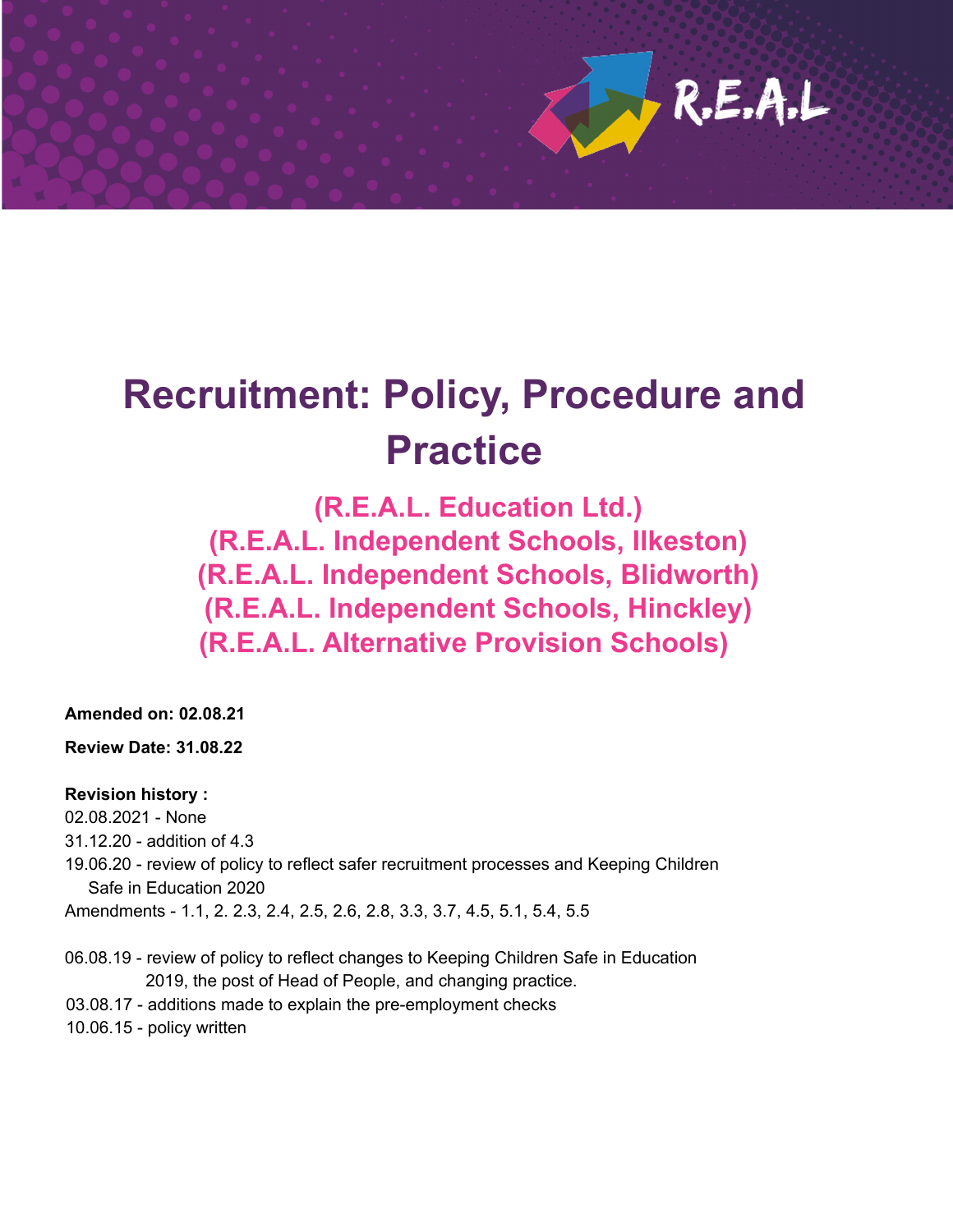

#### **Section 1: The Policy**

1.1 The Introduction …. 1.2 The Recruitment Policy Statement ….

#### **Section 2: Pre-recruitment Planning**

- 2.1 Step 1: Instigating recruitment ….
	- 2.2 Discourage ….
	- 2.3 Advertisement of vacancies ….
		- 2.4 Applications….
		- 2.5 Shortlisting Candidates ….
			- 2.6 Invitation to interview ….
		- 2.7 Speculative Candidates ….
	- 2.8 Recruitment of supply staff ….
	- 2.9 Recruitment of Volunteers ….

#### **Section 3: Interviews and meeting candidates**

- 3.1 Step 2: The Interview Process….
	- 3.2 Reject ….
	- 3.3 The recruitment panel ….
		- 3.4 Selection scoring ….
	- 3.5 Other interview methods ….
- 3.6 Making the final selection decision ….
	- 3.7 Informing candidates ….

#### **Section 4: Pre-employment checks and references**

4.1 Prevent….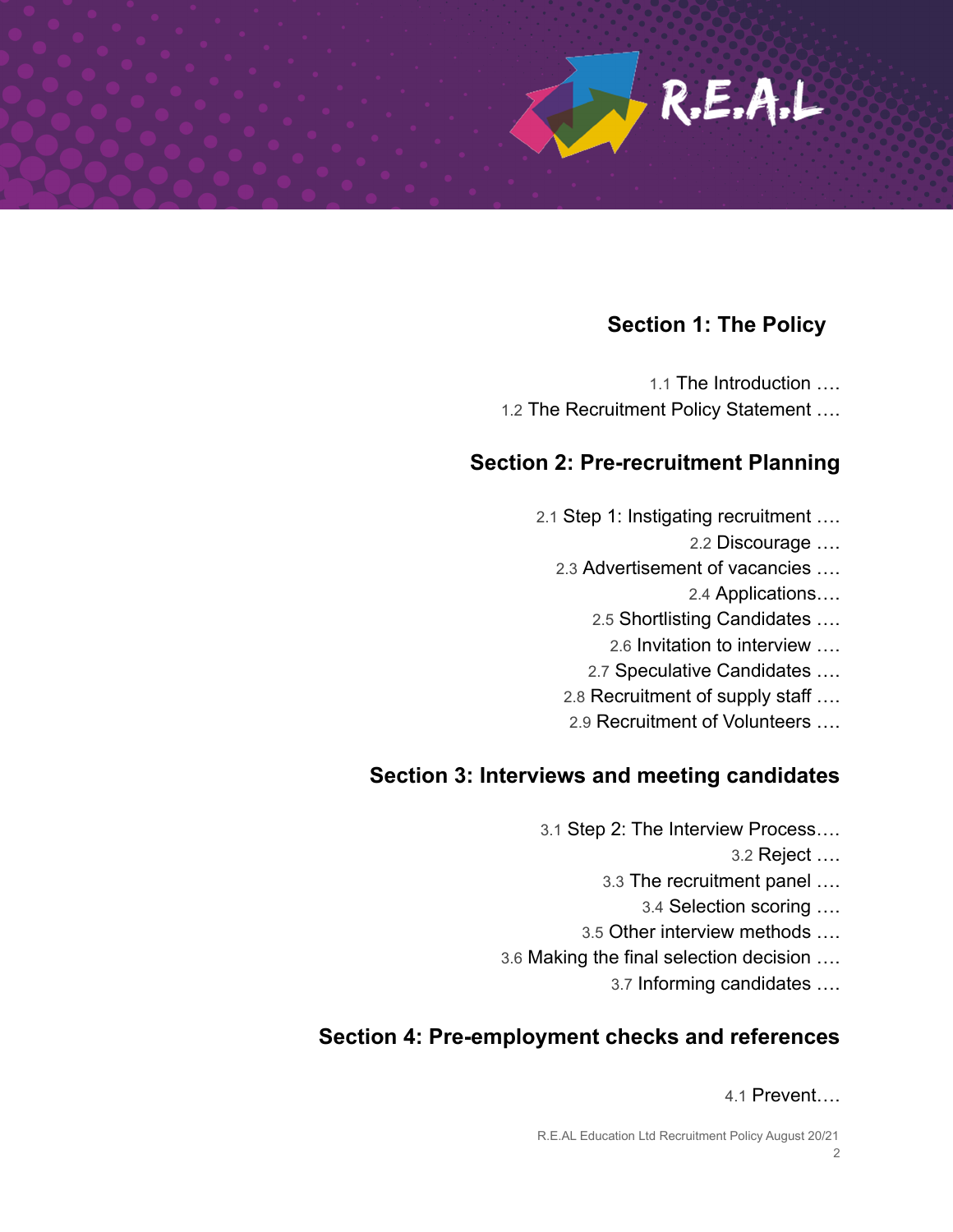

- 4.2 Step 3: Pre-employment Activities….
	- 4.3 Overseas applicants….
- 4.4 Rehabilitation of Offenders Act 1974 ….
	- 4.5 When disclosures are made ….
		- 4.6 Single Central Record ….
			- 4.7 Checking references ….

#### **Section 5: Post Recruitment Activities**

- 5.1 Induction Activities ….
- 5.2 Observe and supervise ….
	- 5.3 Probationary Period ….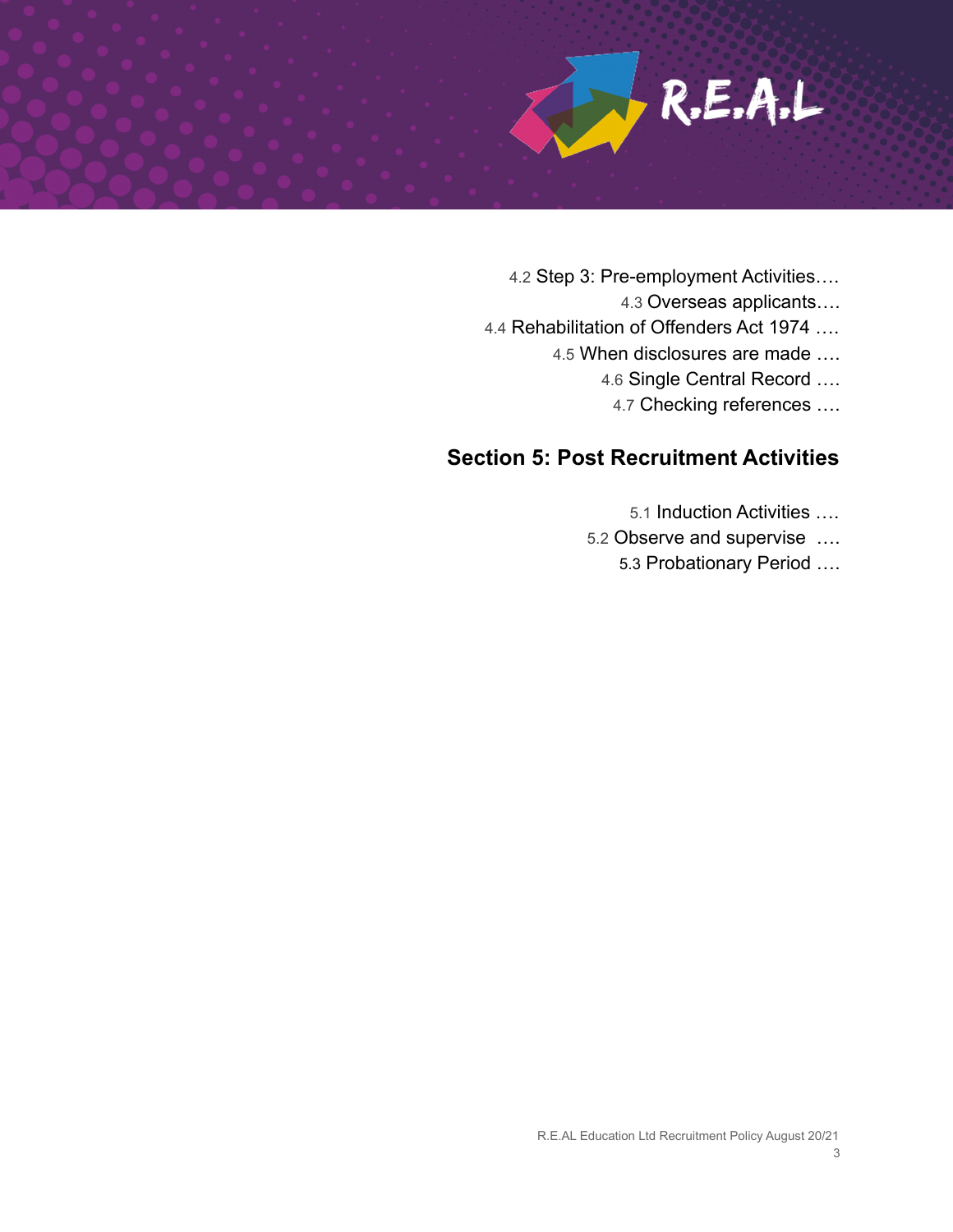# R.E.A.L

# **Section 1: The Policy**

#### **1.1 Introduction**

The R.E.A.L. Leadership Team (hereinafter referred to as `the Company`) place great importance on, and are committed to, ensuring the safe recruitment of all employees and other persons (e.g. volunteers, or befrienders) who may be involved in the work activities of the Company in order to keep young people and vulnerable adults safe from harm. This policy document has been prepared in accordance with the requirements of *Keeping Children Safe in Education* (DfE 2019), and statutory guidance *Working Together to Safeguard Children* (HM Government 2018). It also has due regard for the existing Safer Recruitment Policy for R.E.A.L. Independent School, and R.E.A.L. Alternative Provision School. The company is committed to the duty to safeguard and promote the welfare of all children and vulnerable adults in our care.

The purpose of this policy is to put into place recruitment procedures which aim to discourage, reject, and prevent adults who wish to cause harm to children and young people and encourage those adults who possess the skills, qualities, experience and qualification level to work as an employee of the company.

#### **1.2 The Recruitment Policy Statement**

The company is committed to safeguarding and promoting the welfare of children, young people and vulnerable adults, and expects all staff, volunteers and other workers to share this commitment. It is recognised that this can only be achieved through robust policy, procedure, and practice. The recruitment and retention of competent, motivated and skilled employees who are suited to, and fulfilled in the roles they undertake will ensure positive outcomes for the young people we care for.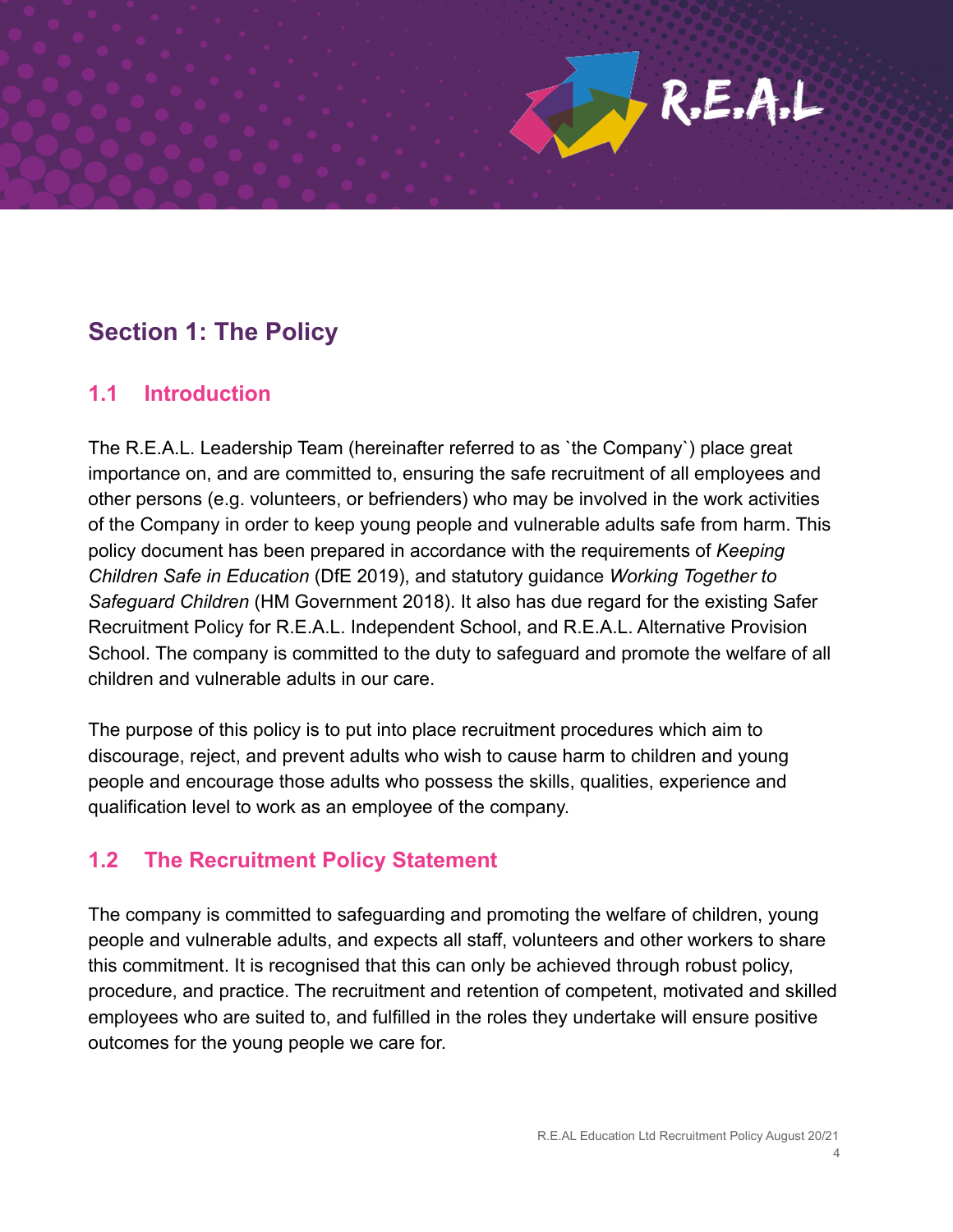R.E.A.L

The company recognises the value of a diverse workforce which includes people from different backgrounds, with different skills and abilities. We are committed to ensuring that the recruitment and selection of all is consistent, effective and promotes equality of opportunity. Selection will be made based on the most suitable candidate, assessed against the qualifications, skills and competencies required to do the job. We will uphold obligations under law and national collective agreements to not discriminate against applicants for employment on the grounds of age, sex, sexual orientation, marital status, disability, race, colour, nationality, ethnic origin, religion or belief.

## **Section 2: Pre-recruitment Planning**

The companies recruitment strategy will be based on:

- 1. Supply to demand for services
- 2. Responding to the needs of our Young People
- 3. Progressive service delivery and company evolution

We understand the need to be responsive and hold a regular resource forecasting meeting which involves key stakeholders from the company who collectively trigger recruitment campaigns based on one or more of the three indicators identified above.

Furthermore during the R.E.A.L. Leadership Teams Strategic and Operational meetings, time is invested to hold initial discussions regarding business development opportunities and these meetings may also drive recruitment.

#### **2.1 Step 1: Instigating recruitment**

Recruitment should be based on a clear business need. The rationale for any new recruitment will be outlined in a business case made to Directors for approval. This should include reference to how the post will be line managed, any cost implications and terms and conditions of employment.

Where a post has been vacated and recruitment is to replace a previous employee a business case should still be made to enable any implications of continuation to be considered and whether or not the post is still required.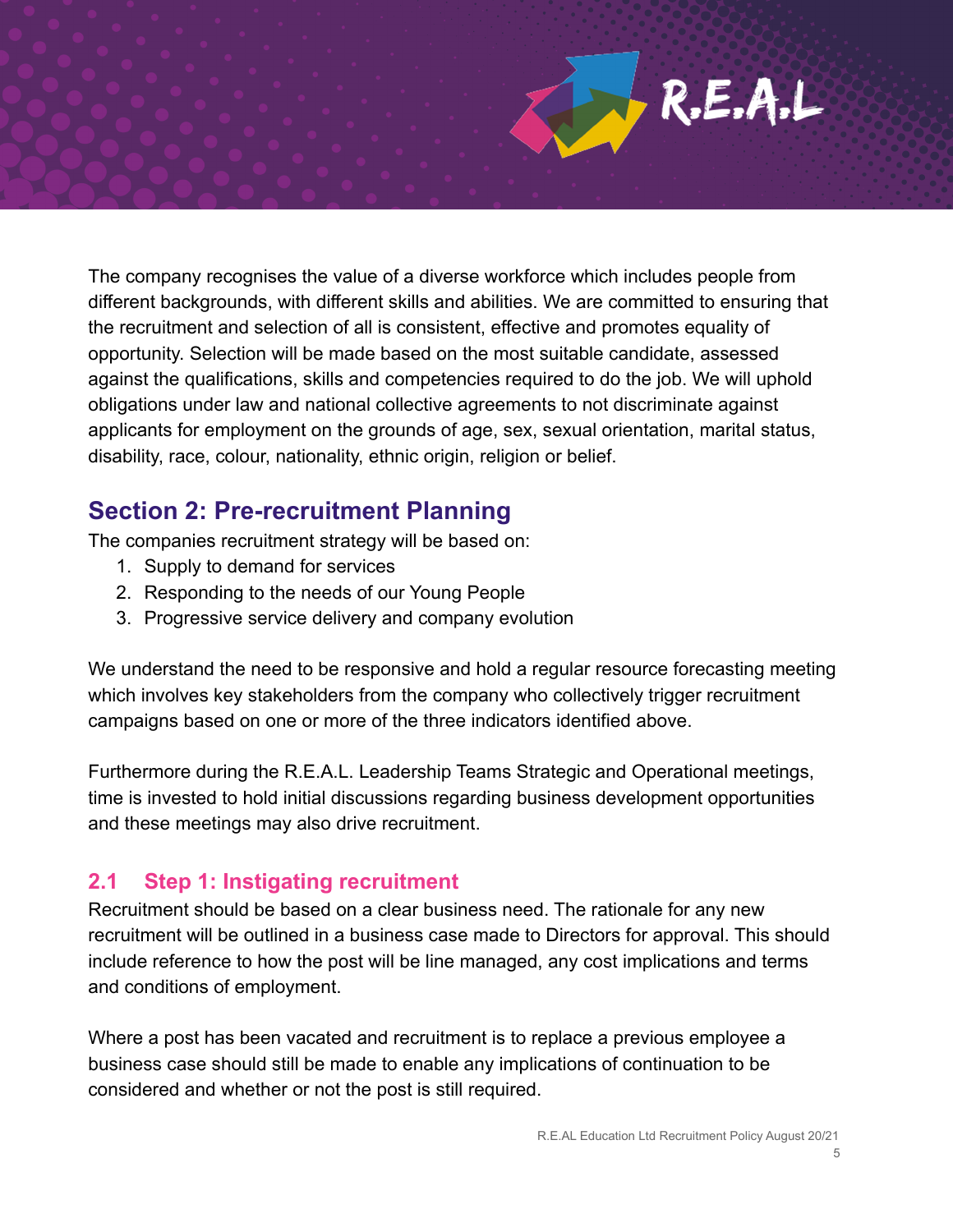

Due regard should also be taken to consider how and where to advertise the post. There may be times where specific industry publications are required to be used but this is expected to be the exception. Most recruitment advertisements will be via online platforms with candidates being directed to [www.real-education.org](http://www.real-education.org) to apply.

Through the recruitment business case a Recruitment Lead should be identified. The Recruitment Lead will have completed Safer Recruitment Training, and have the authority to appoint candidates and make recommendations regarding salary.

#### **2.2 Discourage**

To discourage the applications of adults who may wish to harm young people or vulnerable adults, and in adherence of safer recruitment practices, all posts will require a Disclosure and Barring Check (either standard or enhanced depending on the job description and nature of regulated job activity), and will be subject to reference checks. These procedures will be made clear on all advertisement documents, with safeguarding policies made available to all potential candidates. This is to discourage candidates who are unsuitable to work with young people or vulnerable adults.

#### **2.3 Advertisement of vacancies**

There are no best practice techniques with regards to advertising positions. The company favour the use of online websites, as publications tend to be expensive and do not always provide the volume of applications for a successful recruitment campaign.

Through the process of instigating recruitment (see point 1.2) the consideration of where to advertise has already been referred to. It is important to think about the specific post and ask for some advice from HR, or other colleagues. There should also be consideration given to the speculative CV's received on a regular basis by the company. If a candidate is identified through a speculative CV, they are directed to apply via the application form or the advertised post on the company's website along with all other external candidates.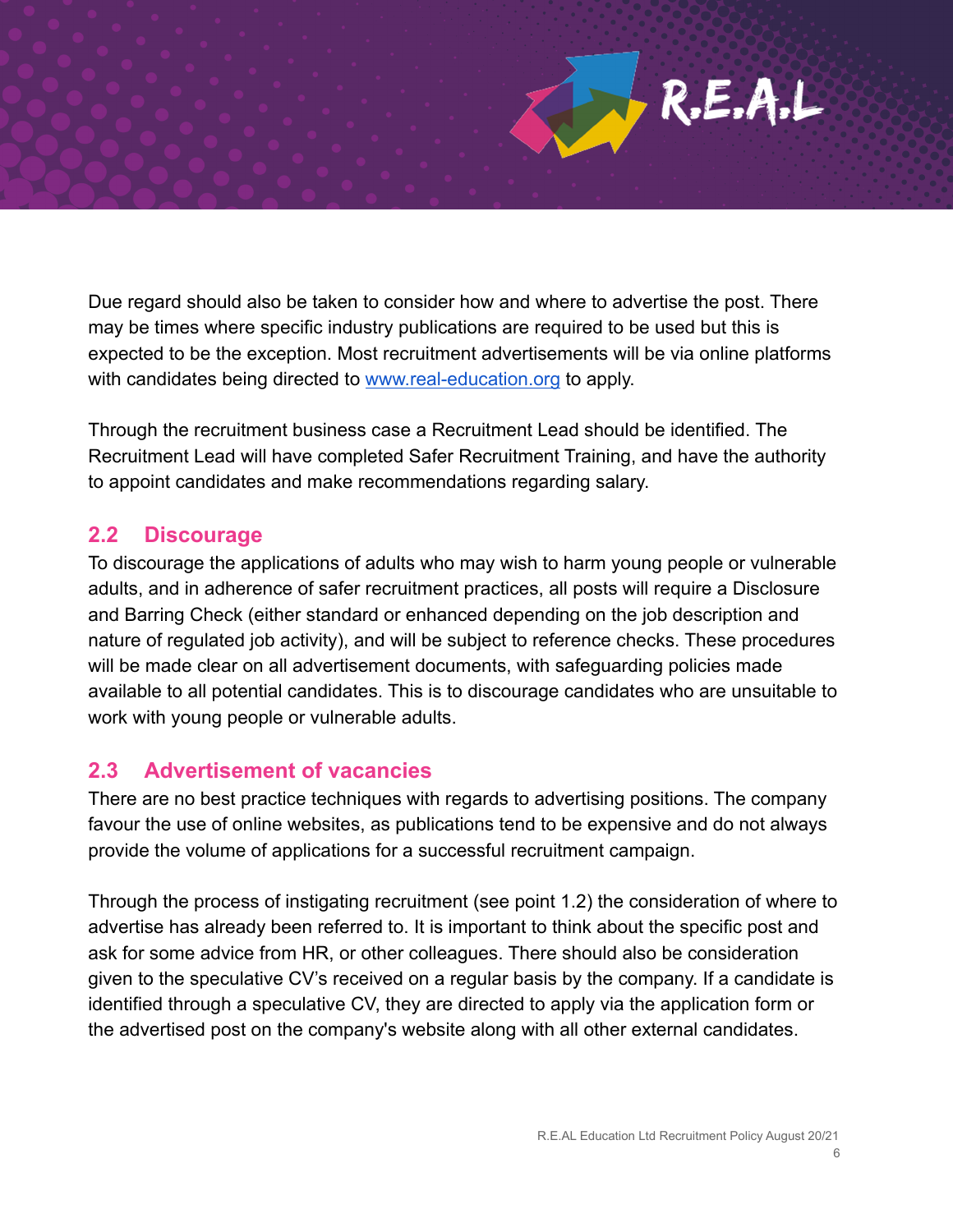R.E.A.L

All externally advertised posts will be available via the company website, therefore further advertisement may only need be a circulated email directing interested parties to apply via the company website.

Some posts will be ring fenced to internal applications initially. The company wants to be a progressive and supportive employer and to offer opportunities for career development. In light of this, internal candidates may only be asked to submit expressions of interest outlining how they meet the person specification rather than completing a full application.

A template for recruitment advertising is available. The template includes due regard to identifying the Recruitment Lead, assigning closing and short listing dates, providing potential interview dates and consideration of the interview panel. This information can then be used when informing candidates of the interview arrangements.

#### **2.4 Applications**

Applicants will be asked to apply via our website using a standard company application form. All applicants will be directed towards the relevant job description, person specification and a R.E.A.L. Education application fact sheet stating important information about the company. This includes statements about the Rehabilitation of Offenders Act, health benefits, and information relating to vehicles, e.g. MOT and insurance documentation.

#### **2.5 Shortlisting candidates**

Person specifications will be used to shortlist all posts. Where possible, all essential criteria should be met, however we reserve the right to further progress internal applicants based on proven outstanding performance. Where a large pool of candidates exists, then the desirable criteria should be used to determine candidates to invite to interview.

Where a post is advertised without a person specification, for example a career development opportunity or additional responsibility, then a clear criteria should be available to candidates so they are able to match themselves against the opportunity.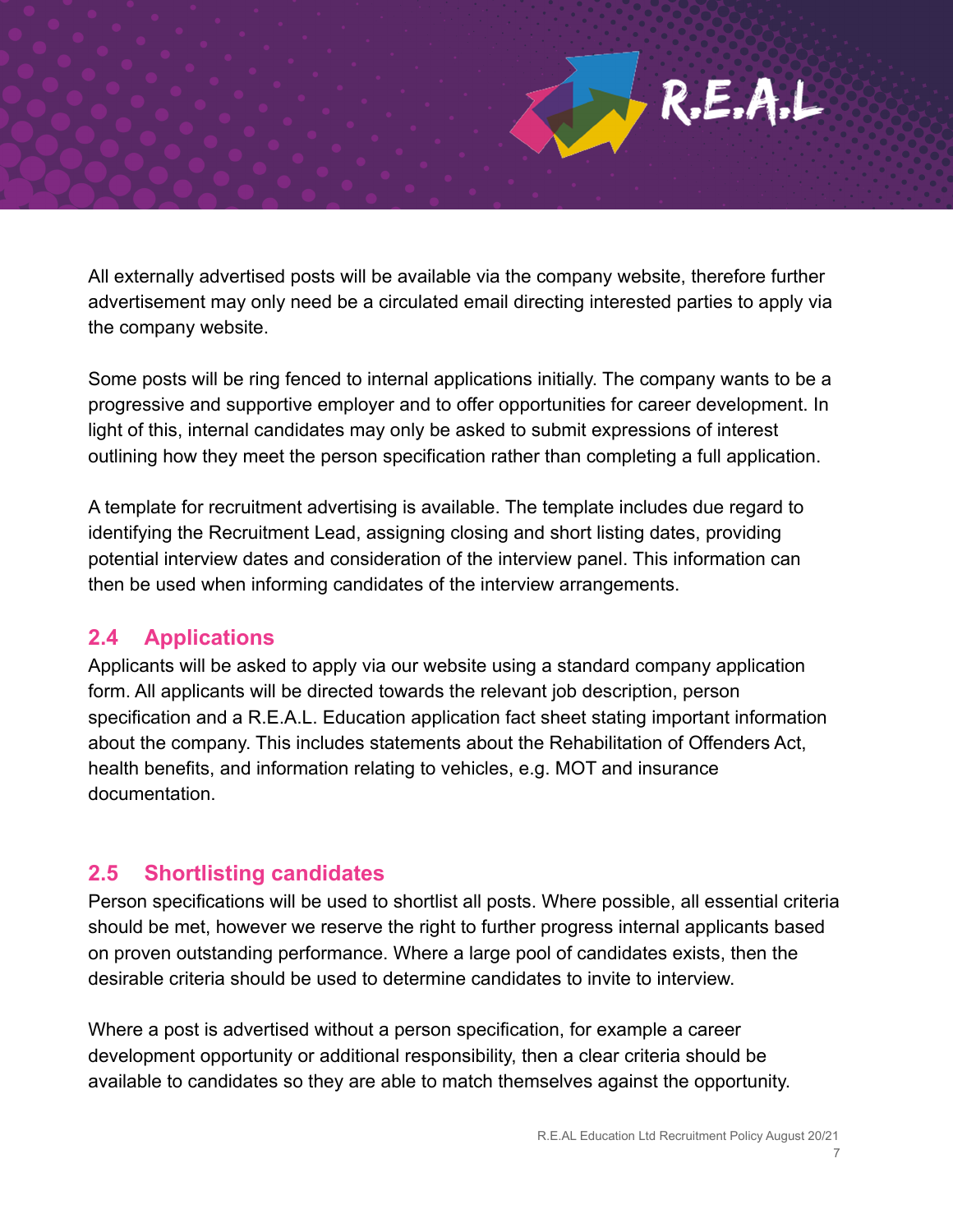Where possible, the Recruitment Lead and other interview panel members should shortlist together, and then interview together. This will ensure consistency of approach and minimise any subjectivity regarding potential candidates.

#### **2.6 Invitation to interview**

Invitation to interview will be made in writing, including any additional information about the interview panel, additional activities or tasks. Where possible, candidates will be asked to meet with a panel of young people as well. A single point of contact will be given to candidates in order for them to ask any relevant questions and make arrangements for changes to any interview times or dates. Candidates will be given the opportunity to ask for any further assistance with an interview, for example, if they have a disability the company should take into consideration any reasonable adjustments requested by the candidate.

Interviewees will be asked to bring their relevant identification documentation and certification of qualifications to interview. These will be viewed at the interview stage and photocopies will be taken at later stages for appointable candidates as part of the pre-employment checks.

The company reserves the right to contact referees prior to interview, with the applicant's consent. However, normal procedures will be to ask for references subject to any employment contract. Contacting referees can be a lengthy process and should not delay any recruitment schedule.

#### **2.7 Speculative Candidates**

The company receives speculative CVs from interested parties throughout the year expressing their interest in the work we do with young people. We endeavour to shortlist speculative CVs and make approaches to suitable people when posts are available. However, it is not always possible to process all speculative CVs and an automatic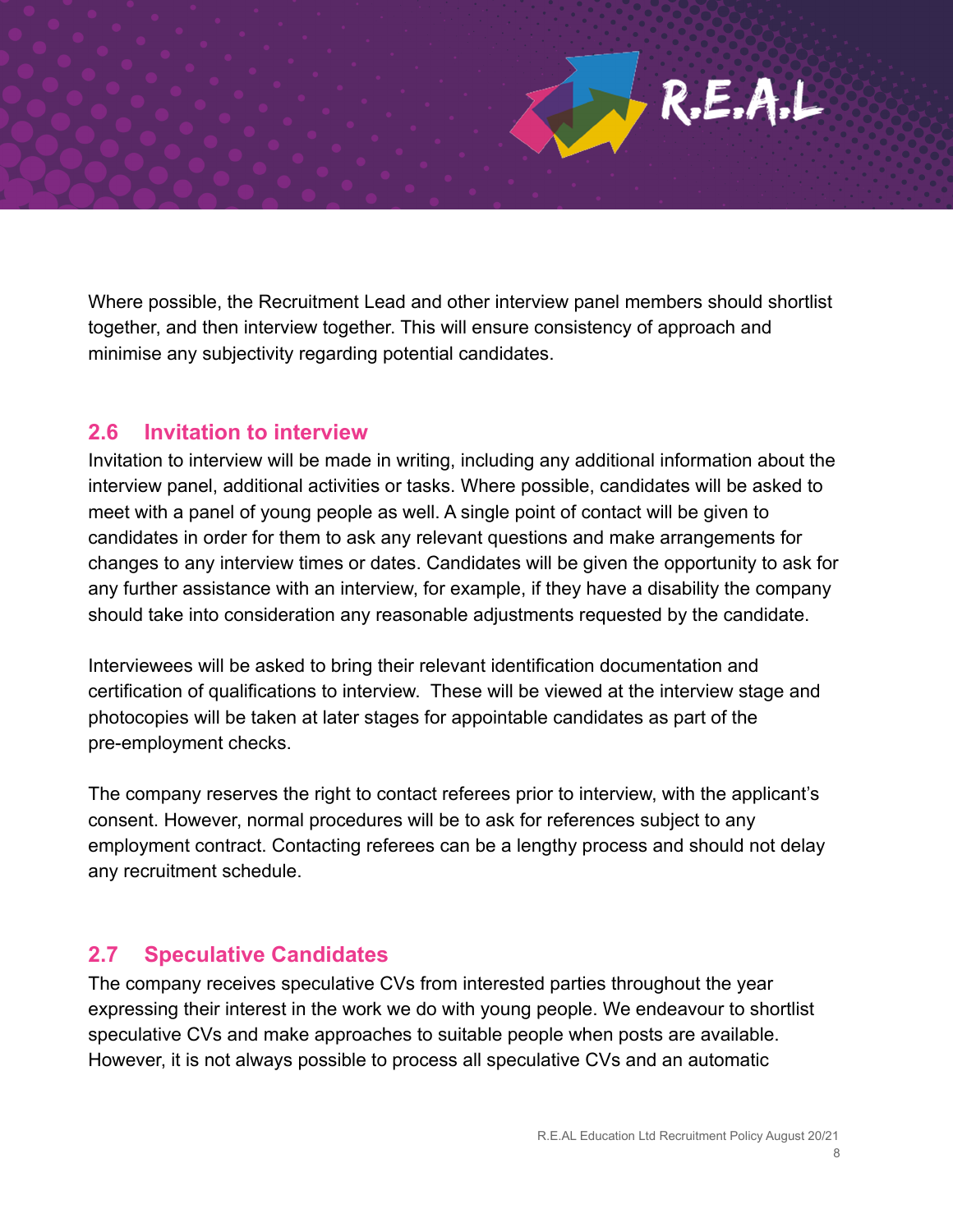

response to all interested parties will be to check the company website for vacancies on a regular basis.

It is acknowledged that at times potential candidates may make themselves known to the company and, where known by members of staff and if their reputation is such that the company would be interested in offering employment, interviews may be arranged. In such circumstances a recommendation should be made through the process outlined in point 2.11 and a business case made to Directors.

#### **2.8 Recruitment of agency staff**

The company will, on occasion, need to make use of approved recruitment agencies, particularly where there is an increased demand for services or where a member of staff is either on long term leave or through illness or on compassionate leave. The use of agency staff in this instance will be necessary in order to maintain existing programmes of provision and should be authorised through the R.E.A.L. Leadership Team (RLT). Only recruitment agencies with whom the company has an agreed contract should be used. Recruitment agency supply applicants will always be interviewed before offering any contract of employment, regardless of the length of the contract.

#### **2.9 Recruitment of Volunteers**

The company is committed to offering opportunities to all individuals, regardless of experience and/or qualifications. Therefore, sometimes volunteering opportunities are offered to individuals who make contact and want to either have a career change or get into working with young people with additional needs.

In our commitment to safer recruitment practices, the company will follow the same recruitment practices when recruiting volunteers. Volunteers will be added to the single central register. Work shadowing opportunities are time limited and should not exceed 4 weeks (aggregate). All volunteering activities are supervised by a named employee. For further information regarding the recruitment or use of volunteers, visit <http://www.volunteering.org.uk/> for national guidance and good practice guide.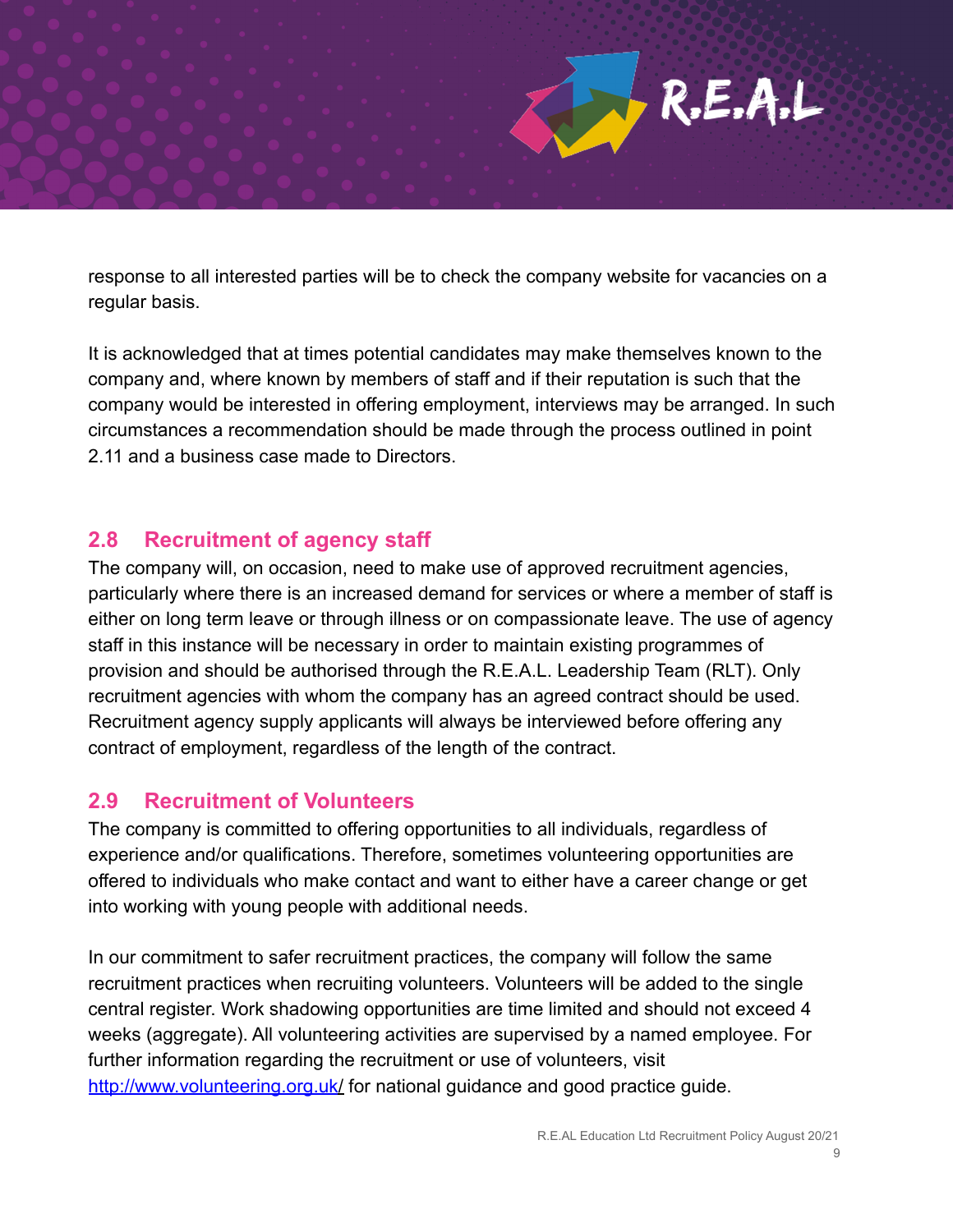

# **Section 3: Interviewing and meeting candidates**

#### **3.1 Step 2: The Interview Process**

The interview process is designed to provide equity of recruitment and ensure the employment of the most suitable candidates. Questions will be agreed and made available to candidates, either prior to interview (if reasonable adjustments are to be made) or in the interview. The same questions will be posed to all candidates in any recruitment round and will concentrate on the relevant person specification and job skills for the post.

Before asking any interview questions to candidates, the Recruitment Lead should provide an introduction to outline the post, including any important information about hours, working patterns, location of work or the employment contract which is relevant. The candidate should also be made aware of when they will be notified of the outcome of the interview. The candidate should then be asked if they wish to continue with the interview.

The purpose of the interview is to:

- Gather information to assess the candidate's suitability for the job
- Give information to candidates so that they can decide if the post is right for them
- Ensure a fair selection process to all candidates
- Leave all candidates with a good first impression of the company

#### **3.2 Reject**

Although the interview process is designed to ask each candidate standard pre-prepared questions, it may also include specific questions to the candidates about any anomalies in their employment history, with particular reference to any gaps and reasons for leaving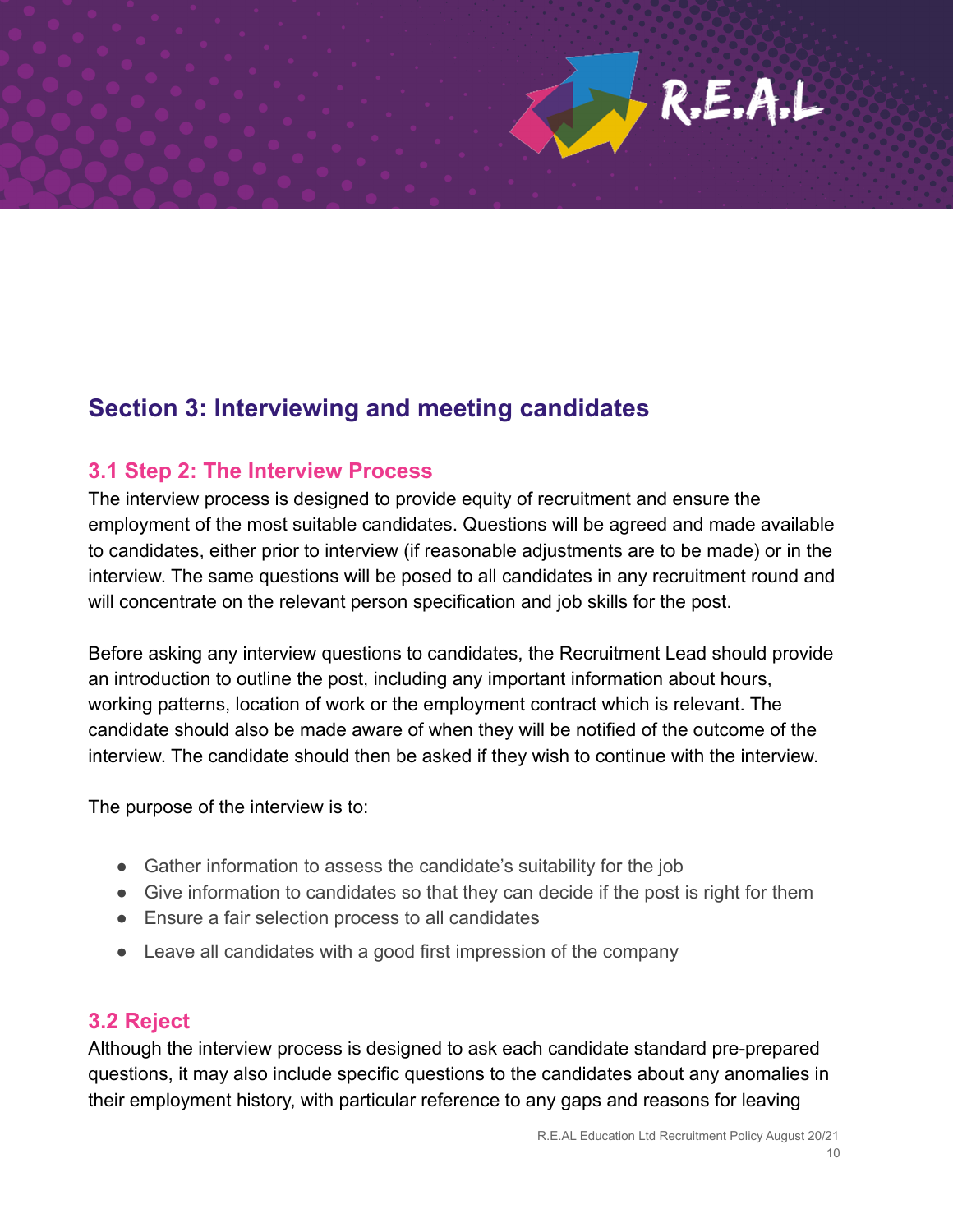previous employment. This process is designed to reject, at this stage, any unsuitable candidates who should not work with young people or vulnerable adults and is considered to be best practice for safer recruitment. Therefore, all applications should be thoroughly read prior to the interview to ensure that these questions are posed to candidates.

#### **3.3 The Recruitment Panel**

The recruitment panel should consist of at least two members of staff, with one being the identified Recruitment Lead. Although one to one interviews have an advantage of putting candidates at ease, it does make it more difficult for the interviewer to concentrate on, and consider, the candidates responses, as well as taking sufficient notes. It also helps to have two people when making selection decisions.

As a progressive company who continues to look for innovative ways of working and being efficient we have also adopted an assessment centre approach where multiple candidates are invited to interview and each one passes through the same questions in a different order, this provides a flexible climate, time saving whilst maintaining a fair and consistent process.

Where possible, a young people's panel should be considered. A young people's panel can add another dimension to the selection process by asking questions relating to other interests e.g. hobbies, and assessing the candidate's rapport with young people. The identified Recruitment Lead will agree the questions with the young people prior to commencing their interviews to check suitability and, as in point 3.1, the standard questions will be posed to all candidates to ensure equity.

The input from the young panel's panel will carry an equal weight in relation to the scoring of suitability (see point 3.4).

The recruiting panel should give consideration to the interview room and layout, provide refreshments and try to ensure minimal interruptions. This will help to make candidates feel comfortable and give them a good impression of working for the company.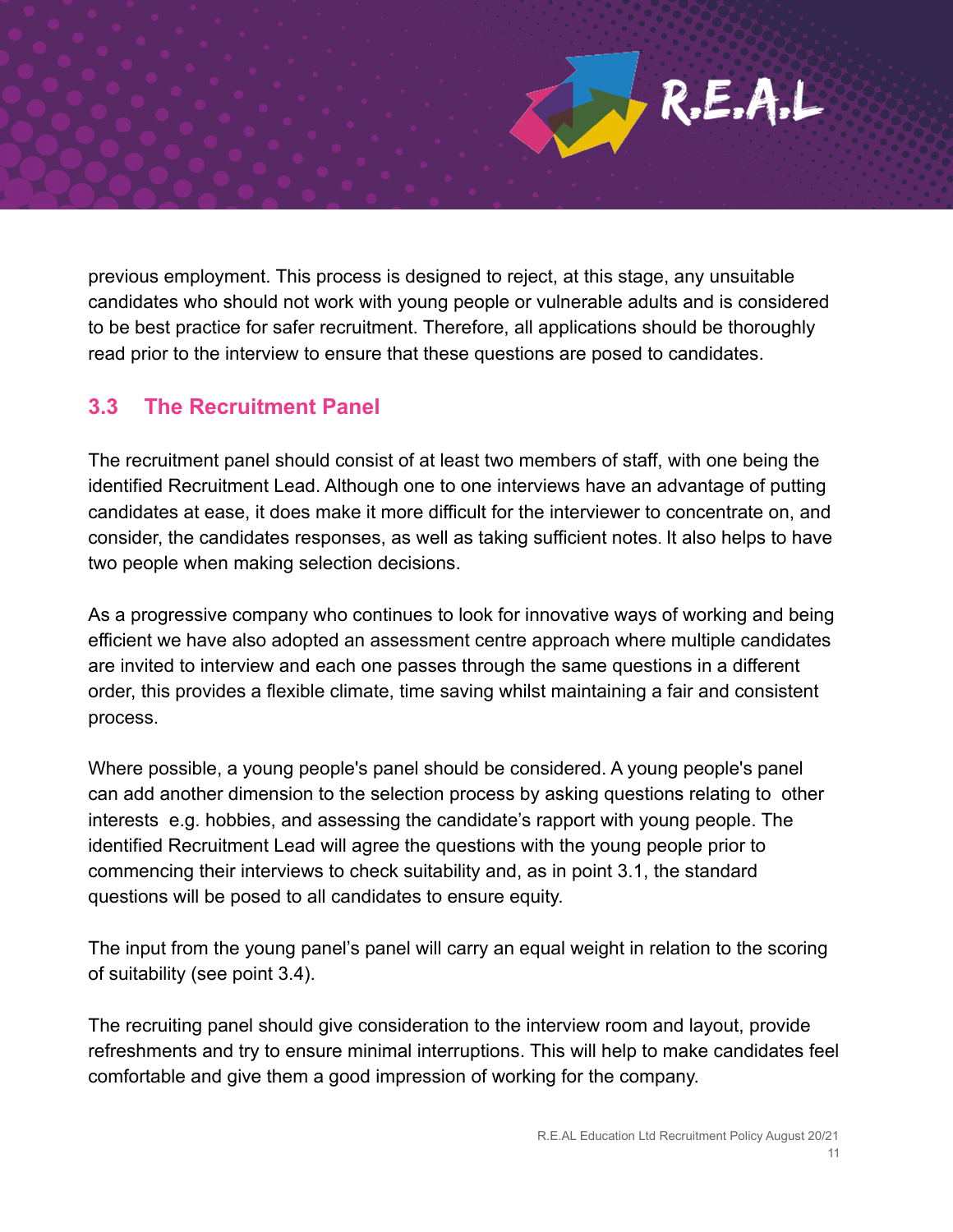

#### **3.4 Selection scoring**

There are many different methods of scoring candidate suitability which aid the selection processes. It is considered good practice for safer recruitment to apply a consistent scoring method. Scoring is designed to limit, and reduce the risk of subjectivity from the interviewers and provide an equality of experience for a candidate.

The company will use a simple method of scoring out of a total of five points. This method will be reviewed in line with the policy to ensure it remains fit for purpose into the future.

Where a young people's panel has been used, the score should be added to that of the other interviewers to give an overall, holistic picture of suitability.

When giving feedback to unsuccessful candidates, their overall score can be referred to so that all candidates understand the systems being applied. This allows for the process to be transparent to all involved.

#### **3.5 Other interview methods**

On occasion, other methods may be used in selection and interviews. This may be in the form of a test or task and should be relevant to the post being applied for. Some examples may be: preparing a lesson plan for teaching staff or a test on the use of excel spreadsheets for business support staff. In other instances a trial period may be requested (for example where a member of staff is being recruited for vocational groups). Whatever method is to be used, the candidate should be notified in writing when invited to interview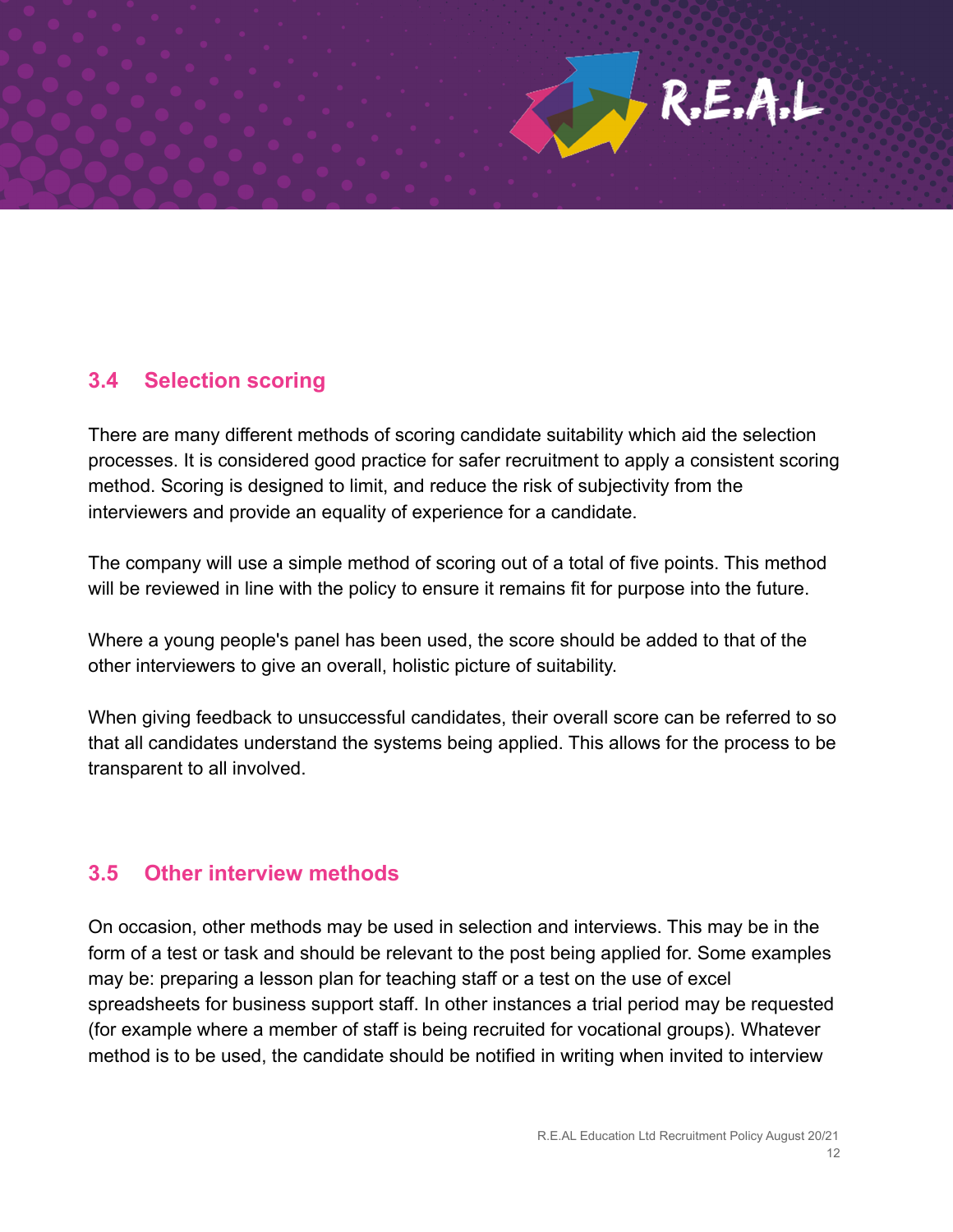so they are aware of what to expect. Reasonable adjustments can then be made for any candidates who may require additional assistance to undertake the required activity.

#### **3.6 Making the final selection decision**

After the final interview, panel members should compare their notes and thoughts. It is preferable to review candidates and their performances immediately after the interview process whilst the information is still fresh in the minds of the panel. Scoring should take place at this time, but it is not important to confer as the score should be the individual interviewer's decision - scores can be compared once awarded. All discussions should be supported by assessment evidence and not just be based on a personal impression.

Where possible, the recruitment panel should make decisions on appointing new members of staff using democratic means and time for this should be available within the recruitment schedule. However, it is not essential that a recommendation for appointment has to be made on the same day as the interviews. Every appointment is a serious investment and the selection decision should not be rushed. Organising a further review meeting would be preferable to a rushed decision.

A democratic process should be the standard for making selection decisions. The recruiting panel must be satisfied that the recommended appointee is of the appropriate high standard. If reaching consensus is proving difficult:

- Reconsider the favourite candidates afresh against the essential/desirable person specification criteria for the post
- Consider reconvening to review the candidates again if the decision-making process has reached a stalemate
- If the decision is difficult due to 2 or more candidates having the same score, consider bringing them back for a further interview or additional assessment test.
- Wait for references to be returned to aid a final decision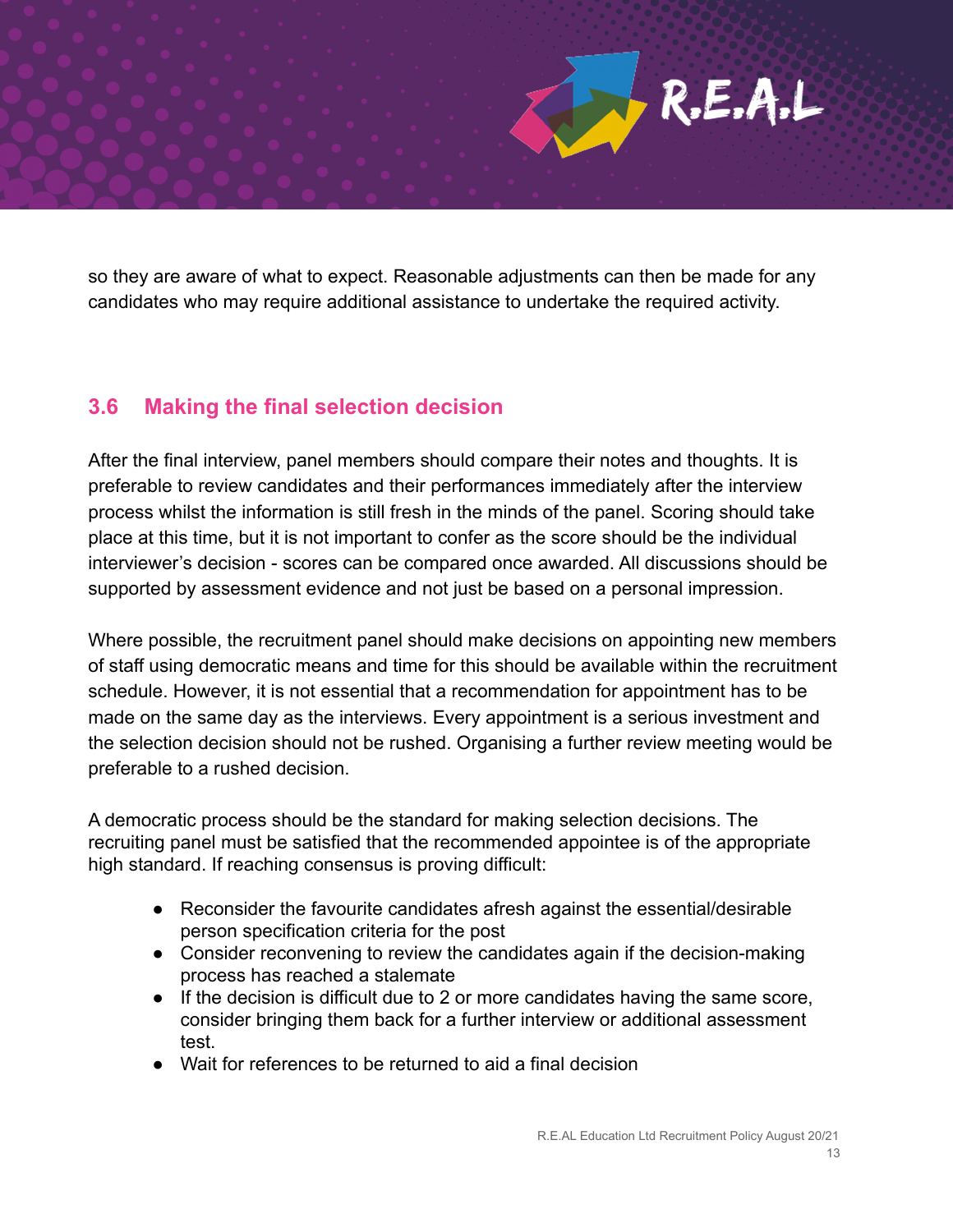

#### **3.7 Informing candidates**

Once a decision has been made by the recruiting panel, an agreement with the HR department should be made regarding informing candidates. The initial offer will always be made via the telephone and, if the candidate chooses to accept the position, a formal written offer will be posted or sent via docusign together with the terms and conditions of employment. An offer of employment will always be made subject to receiving satisfactory references and all other pre-employment checks having been made (see point 4.2).

Once the successful candidate has verbally accepted, all the other candidates should be informed of the outcome. Feedback should be offered but not given unless the candidate has specifically requested it.

The HR department will then commence the pre-employment checks and issue the relevant terms and conditions of employment. This will include notification of salary scale, working hours and location. It should also include details of the employee's line manager. Until the agreed start date is reached and a written acceptance is received, the employee is not formally employed by the company.

The company reserves the right not to progress employment where references or DBS checks identify the candidate as unsuitable to work with young people or vulnerable adults.

# **Section 4: Pre-employment checks and references**

#### **4.1 Prevent**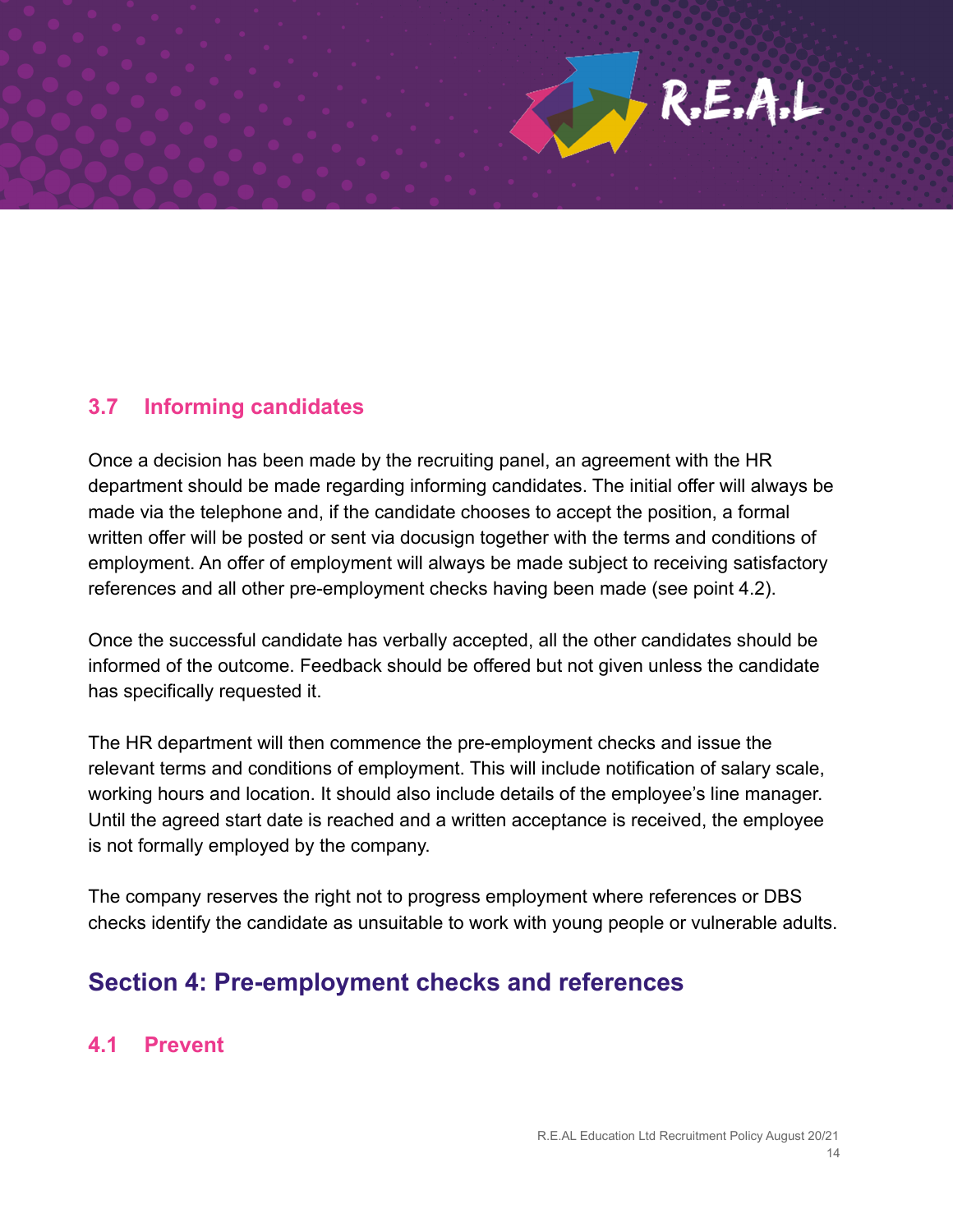The purpose of a consistent approach to pre-employment checks and activities is to prevent appointing anyone who may pose a risk to young people and vulnerable adults and is an essential part of the company's commitment to safer recruitment.

#### **4.2 Step 3: Pre-employment Activities**

The following pre-employment checks will be required:

- 1. receipt of at least two satisfactory references
- 2. verification of the candidate's identity
- 3. a satisfactory DBS disclosure if undertaking regulated activity.
- 4. a satisfactory S128 check (if an enhanced DBS is not required because the role is not classed as regulated activity)
- 5. verification of the candidate's medical fitness
- 6. verification of qualifications
- 7. verification of professional status where required e.g. QTS status
- 8. the production of evidence of the right to work in the UK
- 9. verification of successful completion of statutory induction period (applies to those who obtained QTS after 7 May 1999)
- 10.disqualification under the Childcare Act (for those working with under 8 years old outside of school hours e.g. befriending services)<sup>1</sup>

#### **4.3 Individuals who have lived or worked outside the UK.**

Individuals who have lived or worked outside the UK will undergo the same checks as all other staff at R.E.A.L.. This includes an enhanced DBS certificate, including barred list information even if the individual has never been to the UK. In addition, we will make further checks, which could include a criminal record check for overseas applicants, requests for a letter of professional standing from the professional regulating authority in

<sup>&</sup>lt;sup>1</sup> See staff covered in this [legislation](https://www.gov.uk/government/publications/disqualification-under-the-childcare-act-2006/disqualification-under-the-childcare-act-2006#staff-covered)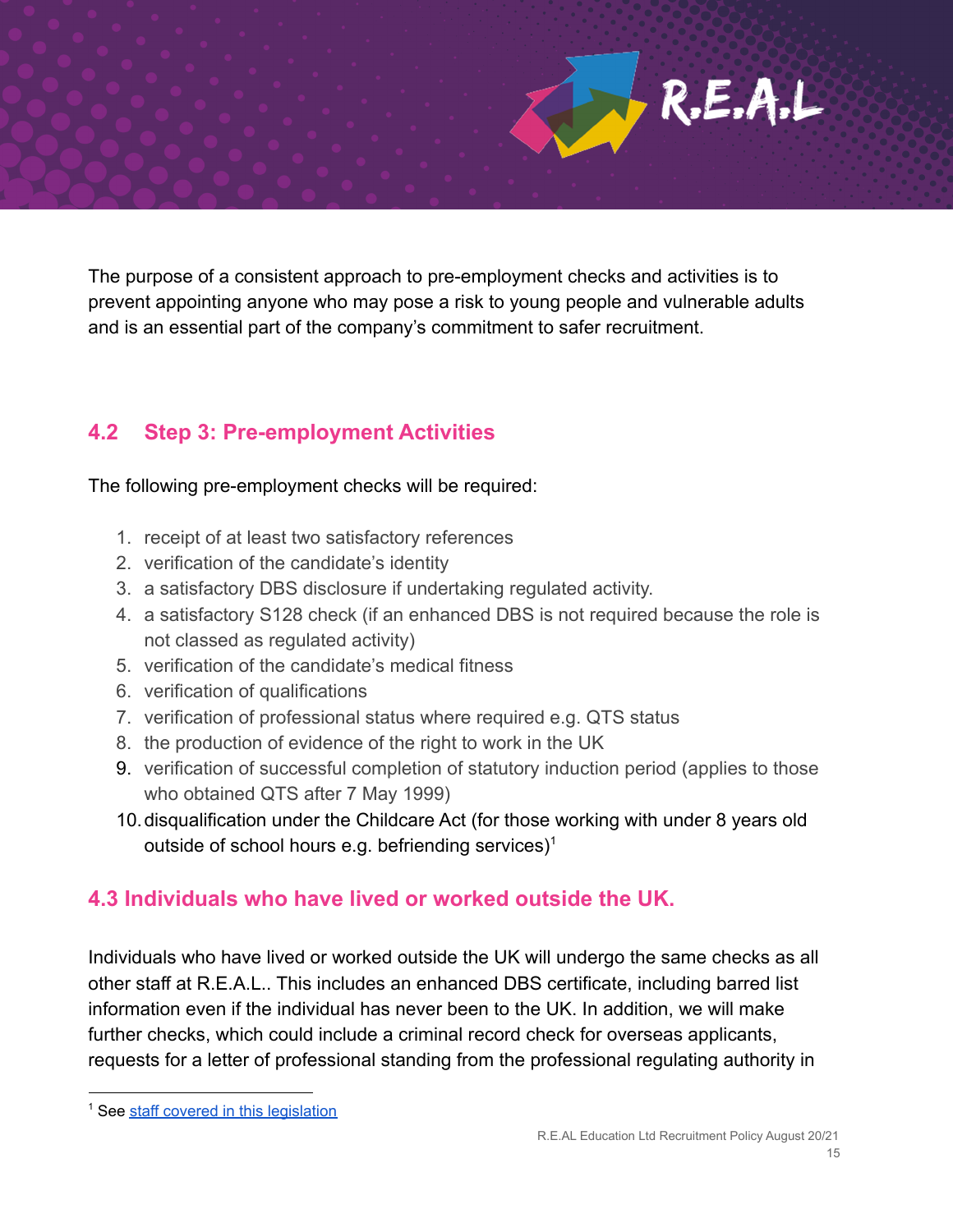

the country in which the applicant has worked. This evidence will be considered together with information obtained through other pre-appointment checks, this will be used to assess their suitability. Where this information is not available we would undertake a risk assessment, to assess suitability and support informed decision making on whether to proceed with the appointment. Although sanctions and restrictions imposed by another regulating authority do not prevent a person from taking up teaching positions in England, we will consider the circumstances that led to any restrictions or sanction being imposed when considering a candidate's suitability for employment.

#### **4.4 The Rehabilitation of Offenders Act**

All roles in the company which give substantial unsupervised access to children and young people are exempt from the Rehabilitation of Offenders Act 1974 and therefore all applicants are required to declare spent and unspent convictions and cautions (unless specific offences are subject to filtering by the Police). Applicants are required to sign a DBS consent form giving consent for the DBS certificate to be copied and shared (within strict guidelines) for the purposes of considering suitability for employment.

#### **4.5 When disclosures are made**

The company ensures that those who have convictions, cautions or reprimands on their record are treated fairly and given every opportunity to establish their suitability for positions. Having a criminal record will not necessarily be a bar to obtaining a position. Positive disclosures will be managed on a case by case basis, taking into account the nature, seriousness and relevance to the role. Any disclosure will be accompanied by an individual risk assessment for the candidate if successful.

The following factors will be considered in each case

1. The seriousness and level of the disclosed information, including any recidivism and time between the offence(s)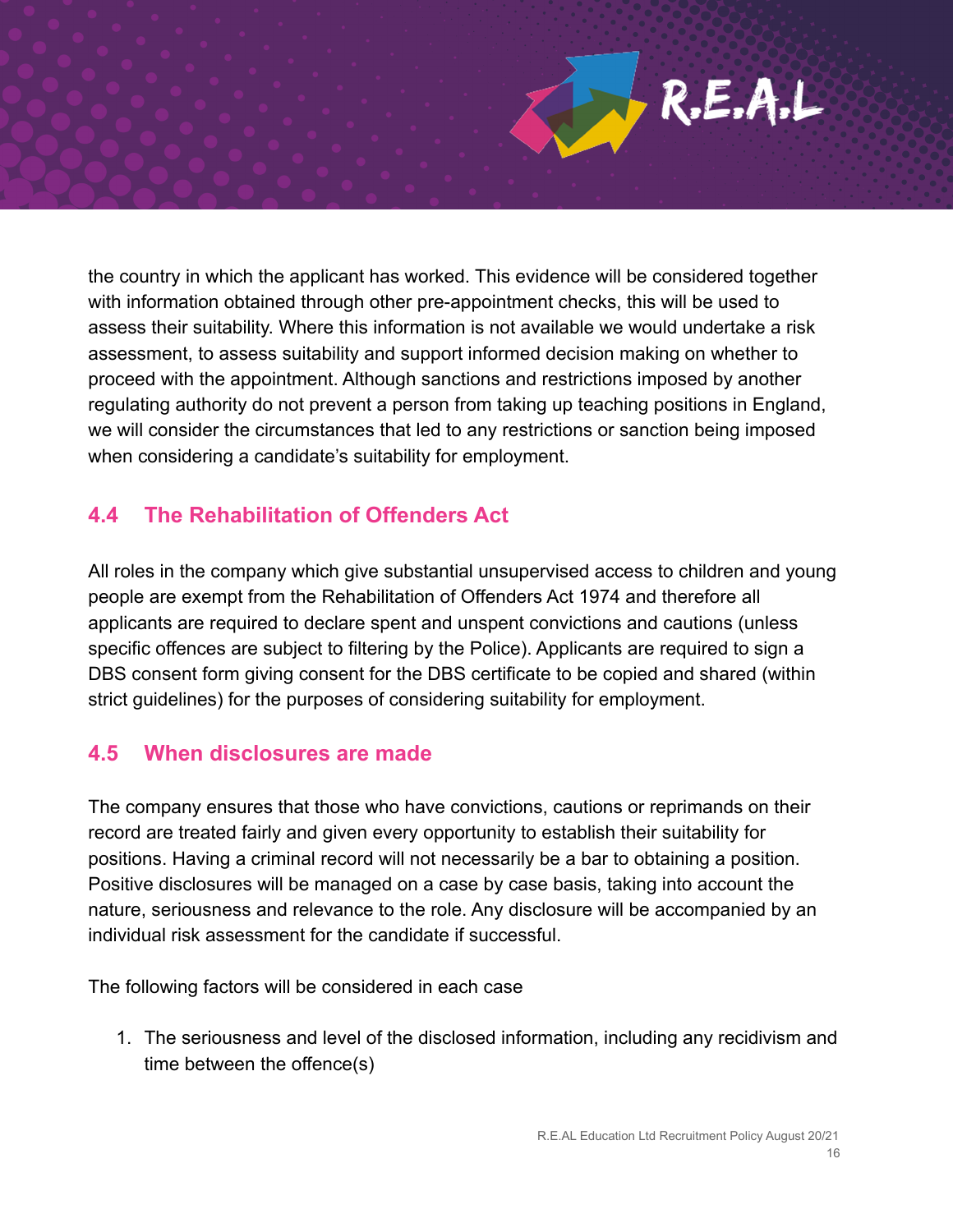

- 2. The circumstances of the offence(s) and any changes in the applicant's personal circumstances
- 3. The country where the offence/caution occurred
- 4. If the offences were self-disclosed on the application form (non-disclosure could result in any offer of employment being withdrawn on the grounds of trust, honesty and openness) as this would demonstrate remorse

When making a recruitment decision the company will disregard any filtered convictions, cautions or reprimands which were disclosed in error.

The Disclosure and Barring Service has published a Code of Practice and accompanying explanatory guide. This Governing Body is committed to ensuring that it meets the requirements of the Disclosure and Barring Service in relation to the processing, handling and security of Disclosure information**.**

#### **4.6 Single Central Record**

The company keeps and maintains a single central record of recruitment and vetting checks, in line with DfE requirements to comply with Safeguarding Children legislation which came into force on 1 January 2007. The company is required to produce evidence of a Single Central Record for each member of staff and all others who have regular contact with children

The single central register includes the following information:

- Identity name, address and date of birth;
- Medical fitness to work
- Qualifications where the qualification is a requirement of the job i.e. those posts where a person must have QTS, NPQH;
- GTC registration for teaching posts;
- Evidence of permission to work for those who are not nationals of a European Economic Area (EEA) country;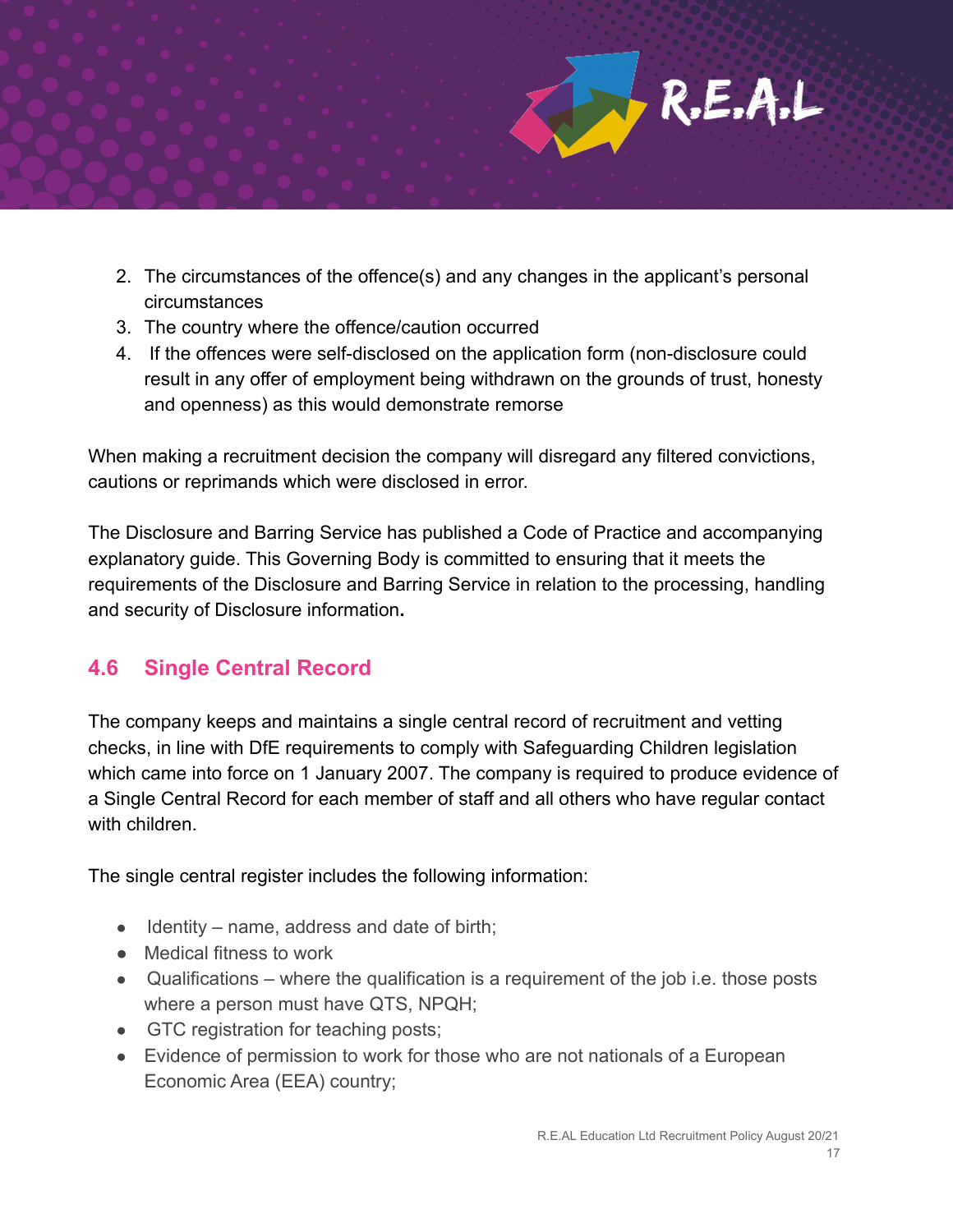

- List 99 check: Individuals barred from working with children, young people and vulnerable adults
- S.128 check: Prohibition from the management of schools
- DBS Enhanced Disclosure Check (reference number)
- Further overseas criminal records checks where appropriate
- Date that the check was evidenced.

There is also a link to the Keeping Children Safe in Education signature sheet for confirmation that Part One/Annexe A has been read and understood by staff.

### **4.7 Checking references**

References will be checked prior to any confirmed offer of employment and are not normally sought prior to an interview stage. This is because it is time consuming and costly to seek references at the shortlisting stage. Where 2 candidates are equally matched and scored in the interview the reference can be a deciding factor. The company will request information relating to attitude, sickness and any previous disciplinary action. A job description will be sent to the referee to aid them in writing the reference.

Detailed guidance on confidentiality when giving and receiving references may be found in the Employment Records section of the *Employment Practices Data Protection Code* available on the website of the Information Commissioner's Office website at [www.ico.gov.uk.](http://www.ico.gov.uk) The Code has guidance on what to do when a worker asks to see his or her own reference. This includes guidelines on what information it is reasonable to withhold if the reference enables a third party (eg the author of the reference) to be identified.

Historical reference gaps will be managed in a proactive manner, testimonial will be requested and retrospective reference where relevant. In cases where two references are not on file a risk assessment will be completed to determine the level of risk with mitigation measures being devised on a case by case basis.

Where this is relevant it is also recorded on the single central record as a note on the staff members name.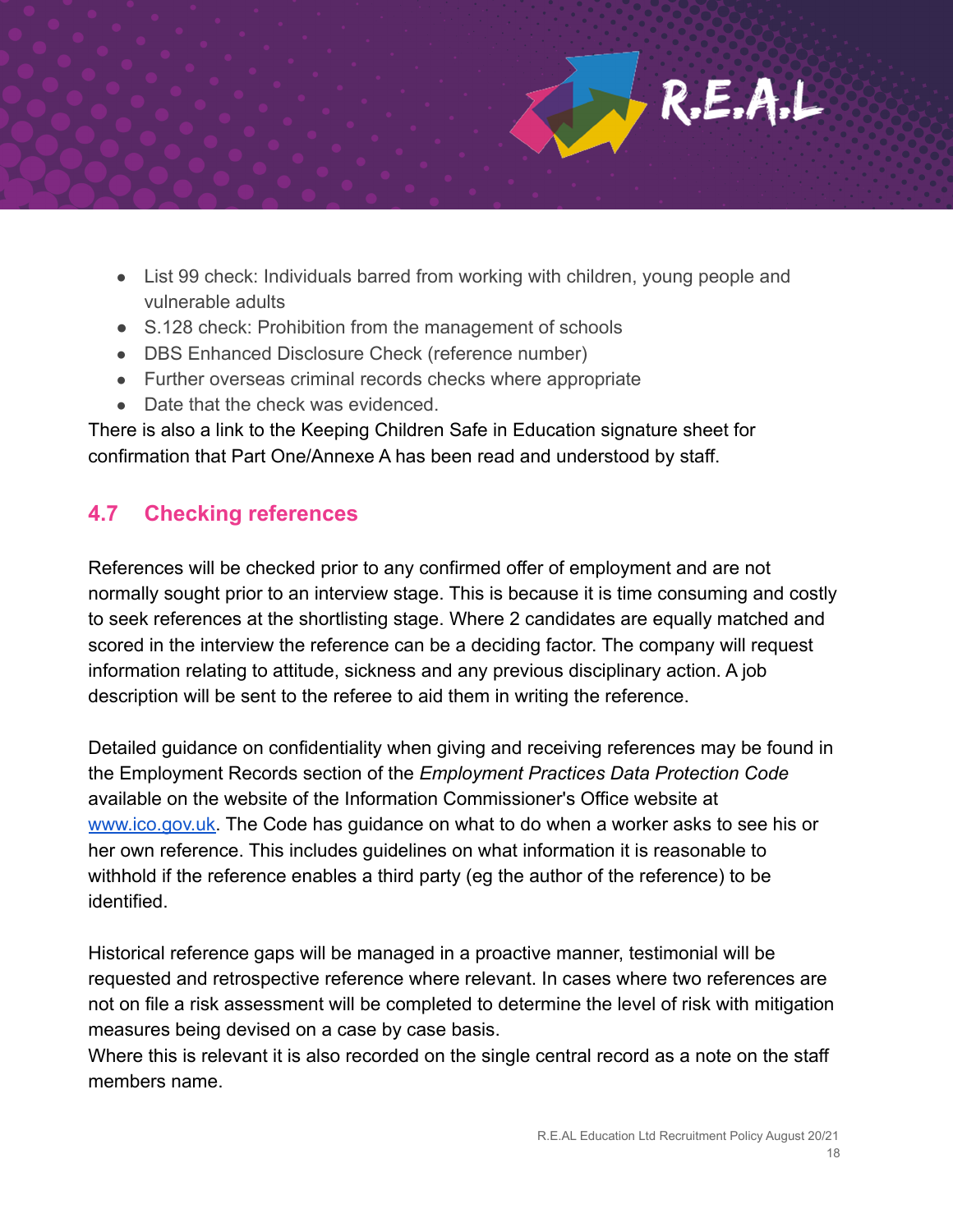# **Section 5: Post recruitment activities**

#### **5.1 Induction Activities**

The induction period is designed to enable new employees to learn about the company's practices, processes, and policies. It allows them the time to be fully prepared for their role within the organisation and is a period where employees are able to adjust to their new working environment. The standard induction is aimed at teaching roles, however, variations of this are devised between HR and line managers for other roles within the company.

All employees are required to attend a five day induction before they start with the business. The aim of the induction is to:

- welcome the new member of staff to the company and to their particular service area, this will include meeting their line manager. This allows them to build a working relationship, and ask any questions they may have about the company and/or their role within it.
- help the individual settle into their new job and work environment
- ensure the individual understands the core information about their job. New employees will listen to a variety of presentations, including:
	- IT and resourcing
	- HR
	- Finance
	- Health and Safety
	- Safeguarding
	- Roles and Responsibilities
	- Working with Challenging Behaviours
	- Working within SEN/SEMH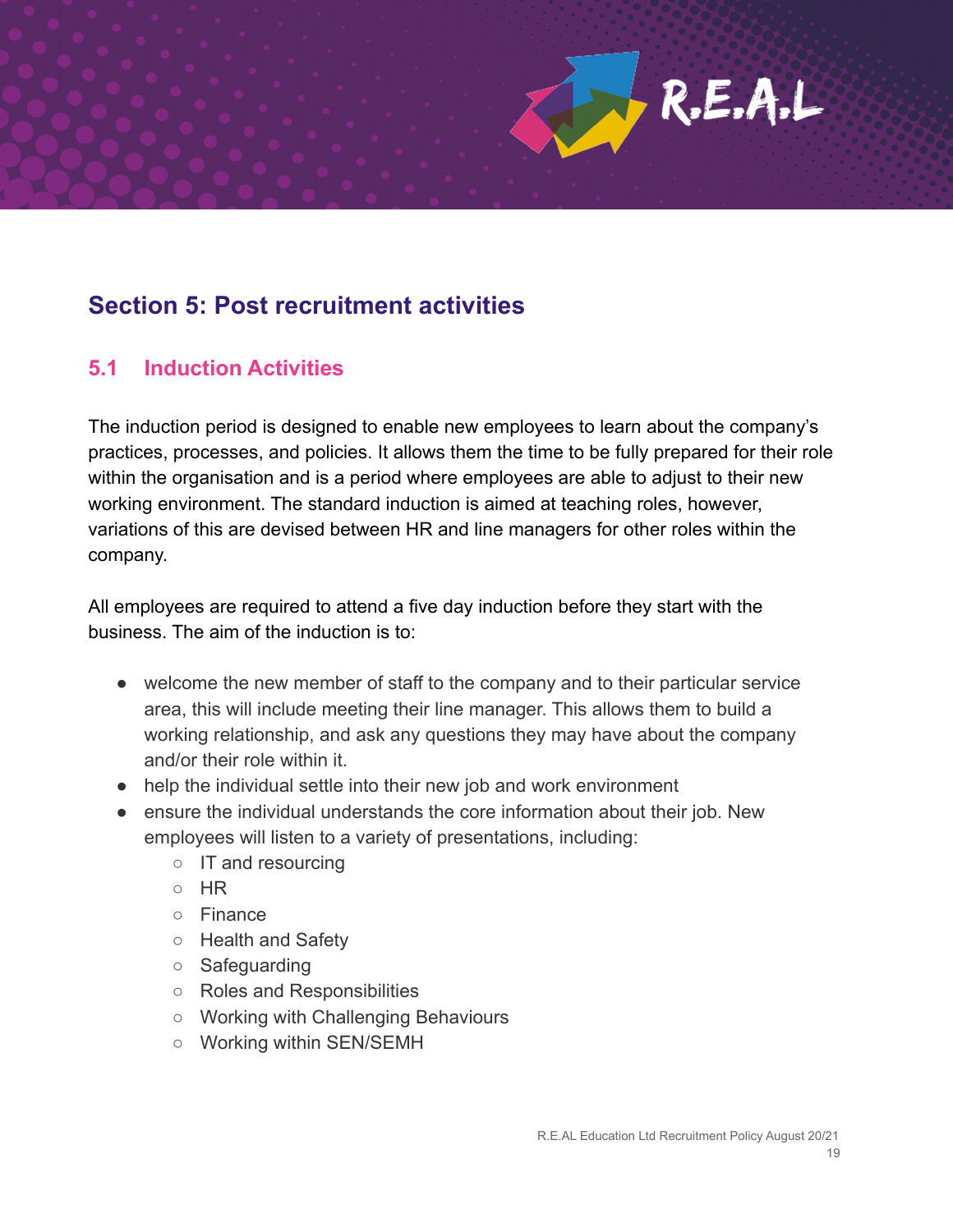Further investment is made during the induction process as we include a shadow day and an immersion day. These elements enable the teaching staff to experience a day in the role as an observer, access their timetable, speak with the learning managers of their students and begin to plan sessions for their first week with the learners.

It is important for all new employees to understand that performance in the company will be measured on outcomes and that all reflective practice and CPD is built on a model of *outcomes thinking*. This process puts the responsibility on the individual to evidence practice and practice improvement

#### **5.2 Probationary Period**

All new employees are required to complete a six month probationary period. This status allows the company time to evaluate the work of the employee and monitor aspects of their work attitude such as honesty, reliability and suitability. It also gives the employee time to evaluate if the job is right for them.

The probationary period begins with induction, through to observation and supervision and ends with a formal review meeting. The purpose of the review is to decide whether or not to continue employment with the company or to extend the probationary period if additional training and supervision is required. A successful review would formalise the permanent employment of the individual and mark the official end to the full recruitment process.

The company reserves the right to extend probationary periods or fail probationary periods for those staff who do not need the criteria.

#### **5.3 Observe and Supervise**

The employee will receive regular reviews throughout the probationary period to give them feedback on how they are progressing. They provide an opportunity to identify any issues which may need to be resolved and to assess the employee's suitability to work with young people and vulnerable adults. These reviews will include: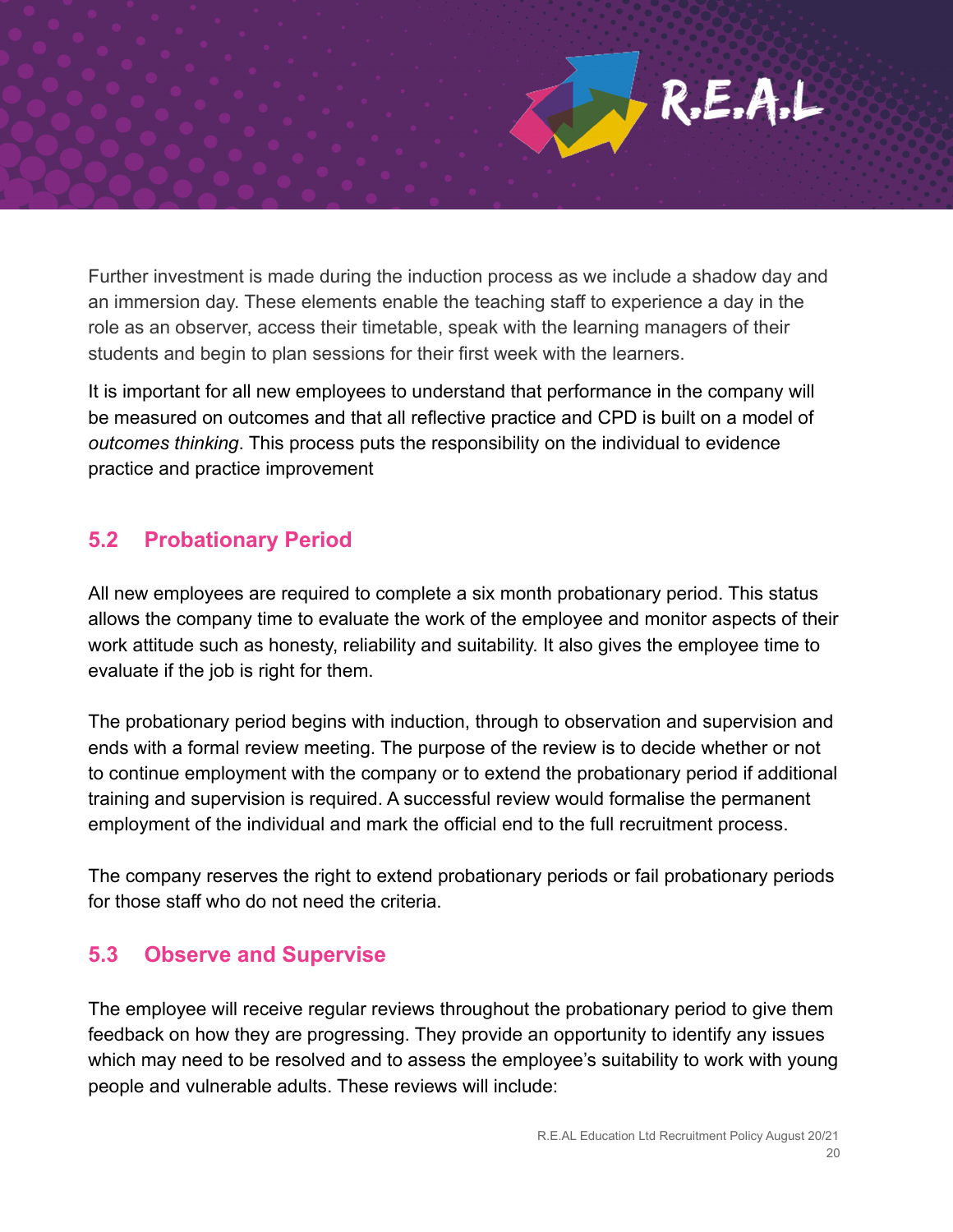

- Lesson observations (teaching staff)
- Unannounced visits
- Support & Supervision (reflective practice), informal and formal
- Work scrutiny of lesson planning and preparation (teaching staff)
- Attendance at meetings (e.g. curriculum planning meetings)
- Absence monitoring

The recruitment process ends with the probationary review. The length of the process is designed to give the employee time to adjust to their new working environment and to enable the company to retain excellent staff and provide a sustainable workforce into the future.

#### 5.4

Continuous performance management is in place which provides the opportunity for individualised growth and development discussions.

Effective support and supervision takes place for every role and close monitoring of role delivery is the foundation of these meetings, coupled with feedback from quality assurance mechanisms.

#### 5.5

R.E.A.L. will have due regard to the staff harms test and transferable risk which may result from the probationary period, or ongoing concerns from our disciplinary processes and staff code of conduct.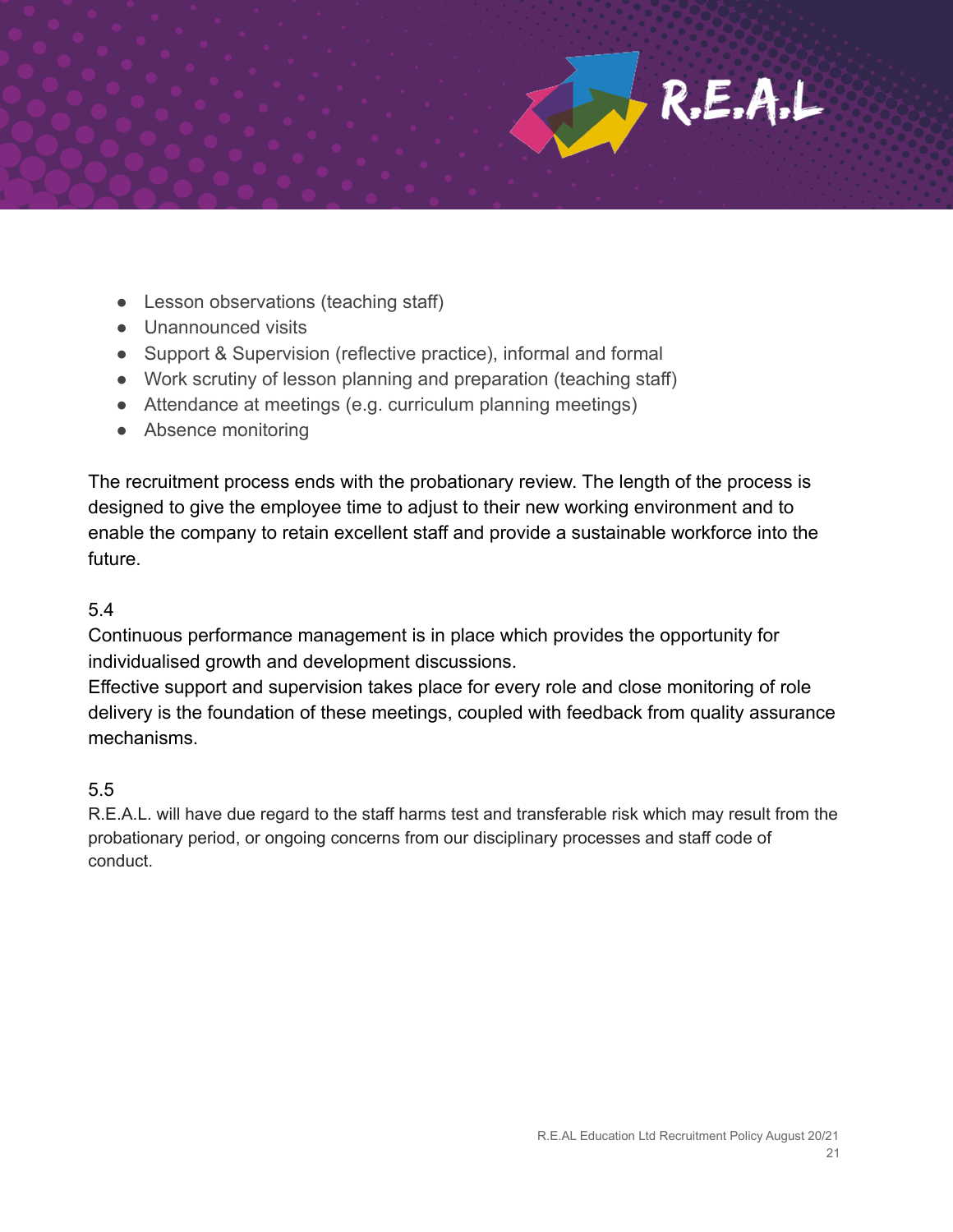

#### **BUSINESS CASE FOR STAFF RECRUITMENT**

Should you wish to recruit for a specific role within the organisation, this will need to be discussed at the Directors meeting and approval sought. You will need to complete a business case form, a link to this can be found below:

#### [Business Case Form for Staff Recruitment](https://docs.google.com/document/d/10EWeFUsYxSX20Z8C6qsoZDz4sntELRxmVKT4t33JfqE/edit)

Once this has been completed please forward this through along with the Recruitment Pro Forma. Further information regarding this form can be found in the next section.

**Recruitment Pro Forma**